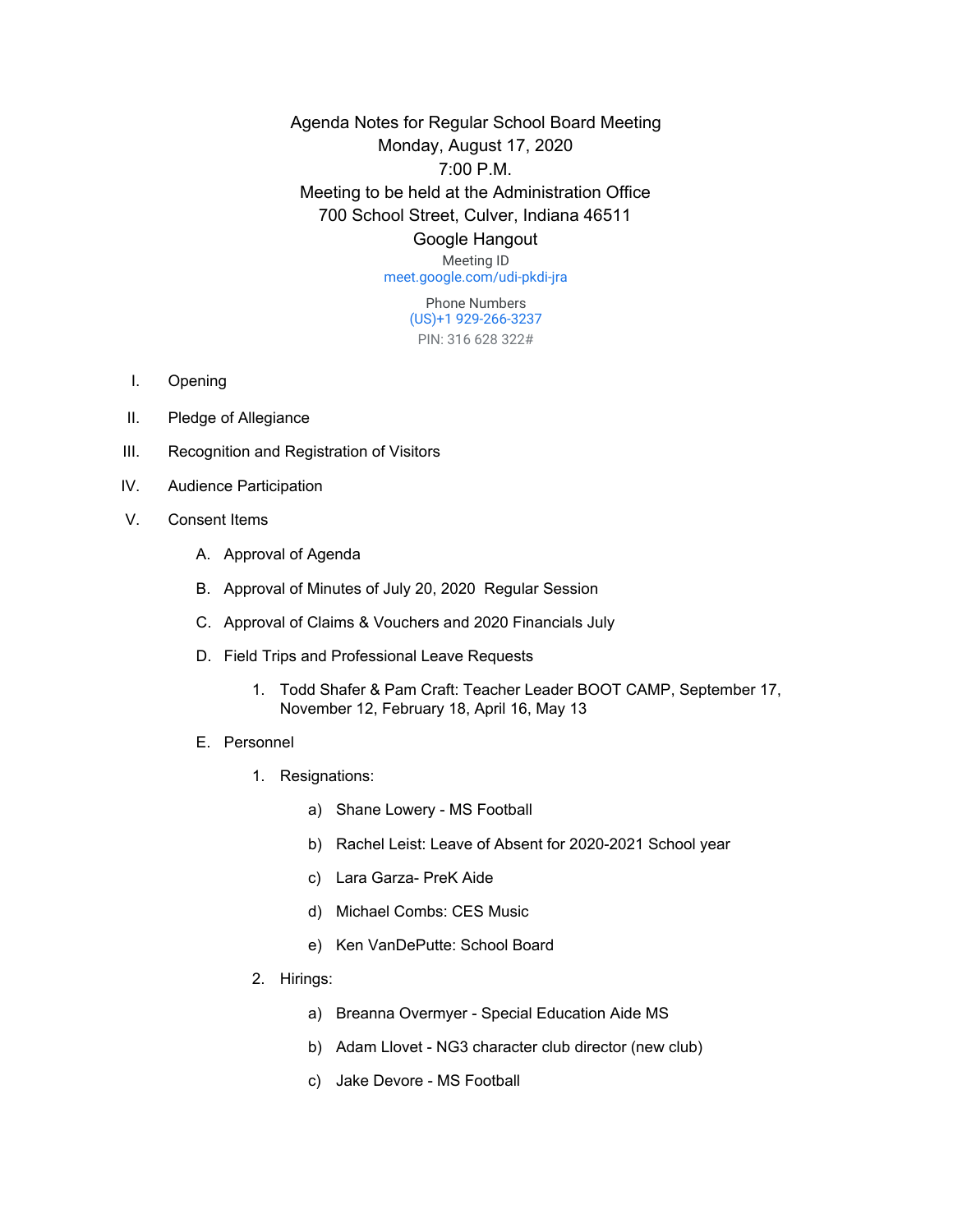- d) Adam Neece Assistant Football Coach (split)
- e) Raeanne Stevens 7th Grade Sponsor & MS Student Council Sponsor
- f) Todd Shafer NJHS Sponsor
- g) Tina Stacy NHS Sponsor, Yearbook and Newspaper
- h) Michelle Fobert SAT English
- i) Ashley Zehner MS Cheer Coach
- j) JB Overmyer GBB Volunteer
- k) Mike Garland GBB Volunteer
- l) Heather Widner: PT Speech and Language Pathologist
- m) Michael Kytes Bus Driver

F. Donation: Tri Kappa for MSHS Art Fund \$700..00

## VI. Discussion/Action Items

- A. Resolution 2020-15 Authorizing Emergency Action by the Superintendent
- B. Approval ReEntry Plan: Athletics
- C. eLearning Policy 2371- First Read
- D. Policy 0164.4, 0165, 0167.1, 0167.3, 8415, 8416 Continued Operations Amid Covid-19
- E. Policy Volume 33 No 1 (0151, 0152, 0154, 0155, 0167.2, 0171.4, 3120.11, 5111, 5460, 6105, 6250, 7540.02, 8330, 8420.01, 8450)- First Read
- F. Policy 2370.5 Virtual Education Program First Read
- G. Policy 8450 Coronavirus Disease & 8450.01 Protective Facial Coverings During Pandemic/Epidemic Events
- H. Policy 2266 Title IX First Read
- I. MOU with Saint Joseph: Athletic Trainer
- J. MOU with Saint Joseph: School Health Services
- K. New Club NG3 Character Club for Middle High School
- L. Permission to Advertise 2021 Budget, Capital Projects, and Bus ReplacementPlan
- M. Approval of Water Tower Lease
- N. Approval of Parking Lot Improvement at Elementary